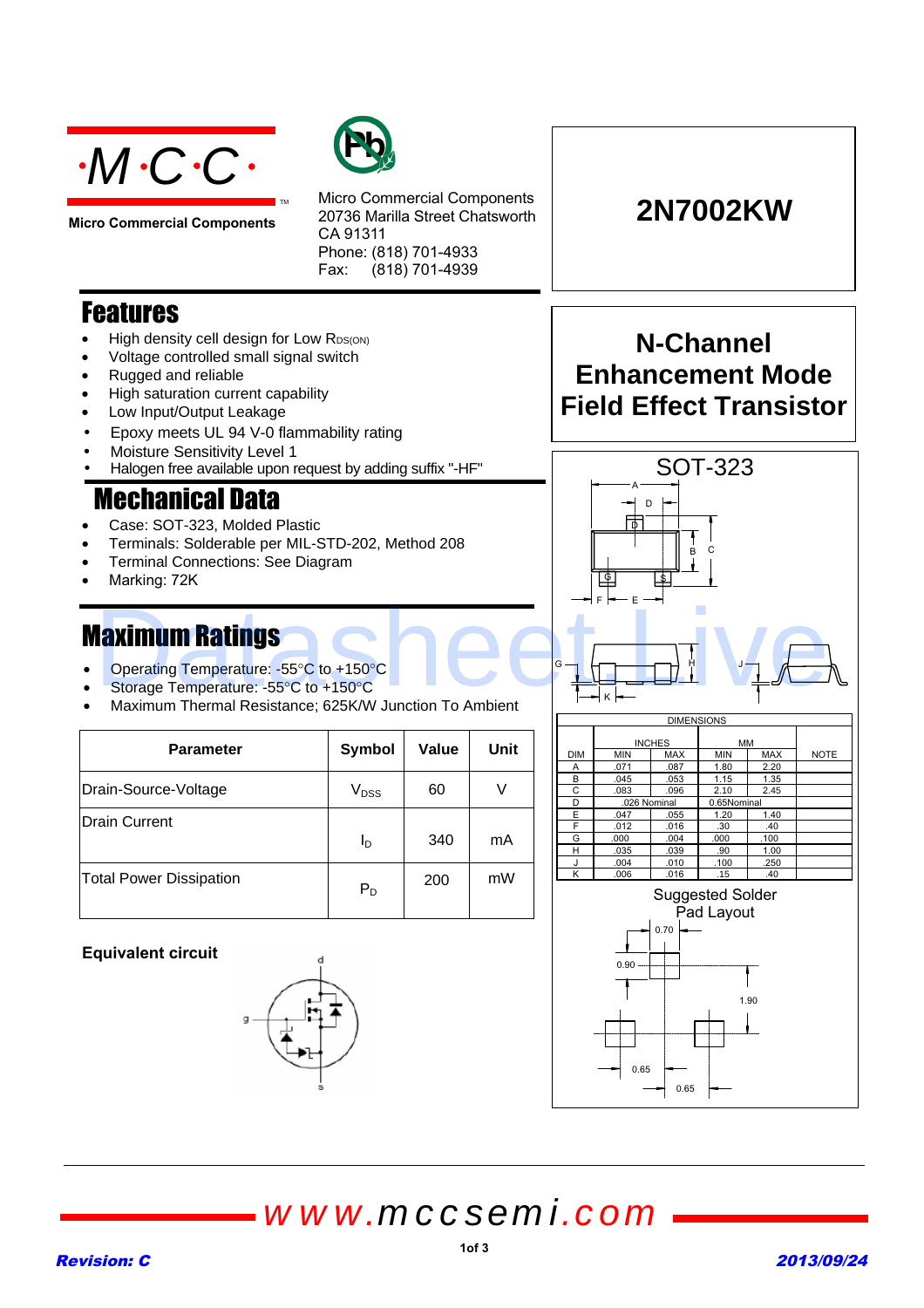

**Micro Commercial Components**

| <b>Parameter</b>                   | Symbol                      | <b>Test Condition</b>                                     | <b>Min</b> | <b>Typ</b> | <b>Max</b> | <b>Units</b> |
|------------------------------------|-----------------------------|-----------------------------------------------------------|------------|------------|------------|--------------|
| <b>Static Characteristics</b>      |                             |                                                           |            |            |            |              |
| Drain-Source Breakdown Voltage     | <b>V<sub>DS</sub></b>       | $V$ GS = 0V, lp = 250 $\mu$ A                             | 60         |            |            | $\vee$       |
| Gate Threshold Voltage*            | $V$ GS(th)                  | $V_{DS} = V_{GS}$ . Ip =1mA                               | 1          |            |            | $\vee$       |
| Zero Gate Voltage Drain Current    | <b>l</b> <sub>pss</sub>     | $V_{DS} = 48V$ , $V_{GS} = 0V$                            |            |            | 1          | μA           |
| Gate -Source leakage current       | <b>I</b> GSS                | $V$ GS = $\pm$ 20V, V <sub>DS</sub> = 0V                  |            |            | ±10        | μA           |
| Drain-Source On-Resistance*        | RDS(on)                     | $V$ GS = 4.5V, lp = 200 mA                                |            |            | 5.3        | Ω            |
|                                    |                             | $V$ GS = 10V, ID = 500 mA                                 |            |            | 5          | Ω            |
| Diode Forward Voltage              | <b>V<sub>SD</sub></b>       | VGS=0V, Is=300mA                                          |            |            | 1.5        | V            |
| Recovered charge                   | $Q_{r}$                     | VGS=0V, Is=300mA, VR=25V,<br>$dl_s/d_t = -100A/\mu s$     |            | 30         |            | nC           |
| <b>Dynamic Characteristics**</b>   |                             |                                                           |            |            |            |              |
| Input Capacitance                  | $C$ iss                     |                                                           |            |            | 40         | pF           |
| <b>Output Capacitance</b>          | $\mathrm{C}$ <sub>oss</sub> | $V_{DS}$ =10V, VGS =0V, f =1MHz                           |            |            | 30         | pF           |
| Reverse Transfer Capacitance       | C <sub>rss</sub>            |                                                           |            |            | 10         | pF           |
| <b>Switching Characteristics**</b> |                             |                                                           |            |            |            |              |
| Turn-On Delay Time                 | $t_{d(on)}$                 | $V$ GS=10V, VDD=50V, RG=50 $\Omega$ ,                     |            |            | 10         | ns           |
| <b>Turn-Off Delay Time</b>         | $t_{d(\text{off})}$         | $\mathsf{R}$ GS=50 $\Omega$ , $\mathsf{R}$ L=250 $\Omega$ |            |            | 15         | ns           |
| Reverse recovery Time              | $t_{rr}$                    | VGS=0V,Is=300mA,VR=25V,<br>$dl_s/d_t = -100A/\mu s$       |            | 30         |            | ns           |
| <b>GATE-SOURCE ZENER DIODE</b>     |                             |                                                           |            |            |            |              |
| Gate-Source Breakdown Voltage      | <b>BV<sub>GSO</sub></b>     | lgs=±1mA (Open Drain)                                     | ±21.5      |            | ±30        | V            |

### **MOSFET ELECTRICAL CHARACTERISTICS (Ta=25**℃ **unless otherwise specified)**

**Notes:** 

\*Pulse Test : Pulse Width ≤300µs, Duty Cycle ≤2%.

\*\*These parameters have no way to verify.

*www.mccsemi.com*